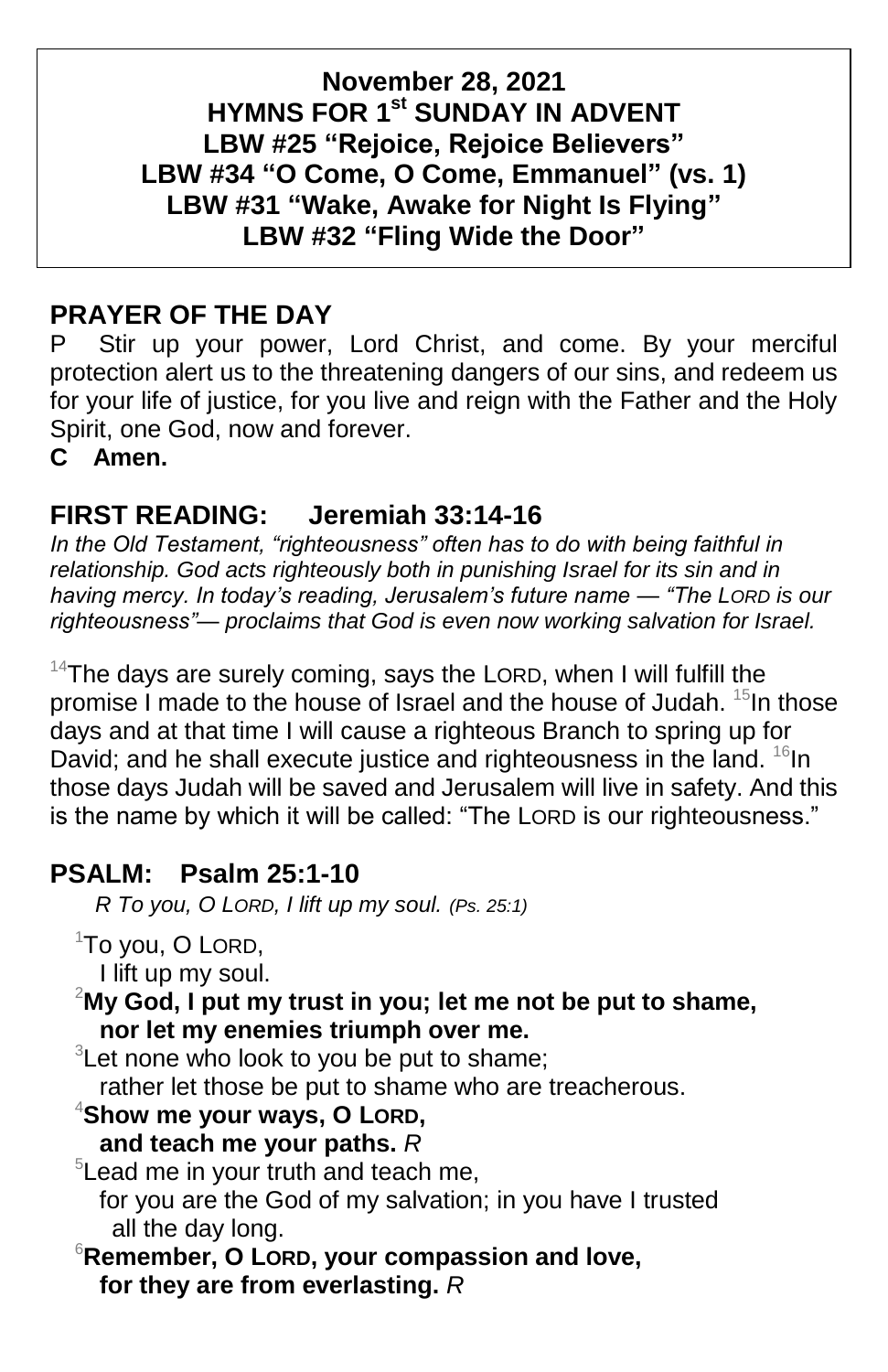Remember not the sins of my youth and my transgressions; remember me according to your steadfast love and for the sake of your goodness, O LORD.

<sup>8</sup>**You are gracious and upright, O LORD; therefore you teach sinners in your way.**

<sup>9</sup>You lead the lowly in justice

and teach the lowly your way.

<sup>10</sup>**All your paths, O LORD, are steadfast love and faithfulness to those who keep your covenant and your testimonies.** *R*

## **SECOND READING: 1 Thessalonians 3:9-13**

*Upon Timothy's report from the congregation at Thessalonica, Paul is exuberant*  with gratitude for them. In this passage from his letter, Paul voices overflowing *thanks, joy, and blessings for the people of this growing church.*

 $9$ How can we thank God enough for you in return for all the joy that we feel before our God because of you?  $10$ Night and day we pray most earnestly that we may see you face to face and restore whatever is lacking in your faith.

 $11$ Now may our God and Father himself and our Lord Jesus direct our way to you.  $12$ And may the Lord make you increase and abound in love for one another and for all, just as we abound in love for you.  $^{13}$ And may he so strengthen your hearts in holiness that you may be blameless before our God and Father at the coming of our Lord Jesus with all his saints.

## **GOSPEL: Luke 21:25-36**

*God will fulfill God's purposes and, already, hidden signs of that fulfillment abound. On that great day there will be dismay, perplexity, confusion, and terror, but God's people shall be given strength to stand boldly and receive God's promised redemption.*

[Jesus said:]  $25$  There will be signs in the sun, the moon, and the stars, and on the earth distress among nations confused by the roaring of the sea and the waves.  $^{26}$ People will faint from fear and foreboding of what is coming upon the world, for the powers of the heavens will be shaken.  $27$ Then they will see 'the Son of Man coming in a cloud' with power and great glory.  $^{28}$ Now when these things begin to take place, stand up and raise your heads, because your redemption is drawing near '

 $29$ Then he told them a parable: "Look at the fig tree and all the trees;  $30$ as soon as they sprout leaves you can see for yourselves and know that summer is already near.  $31$ So also, when you see these things taking place, you know that the kingdom of God is near. <sup>32</sup>Truly I tell you, this generation will not pass away until all things have taken place.  $33$ Heaven and earth will pass away, but my words will not pass away.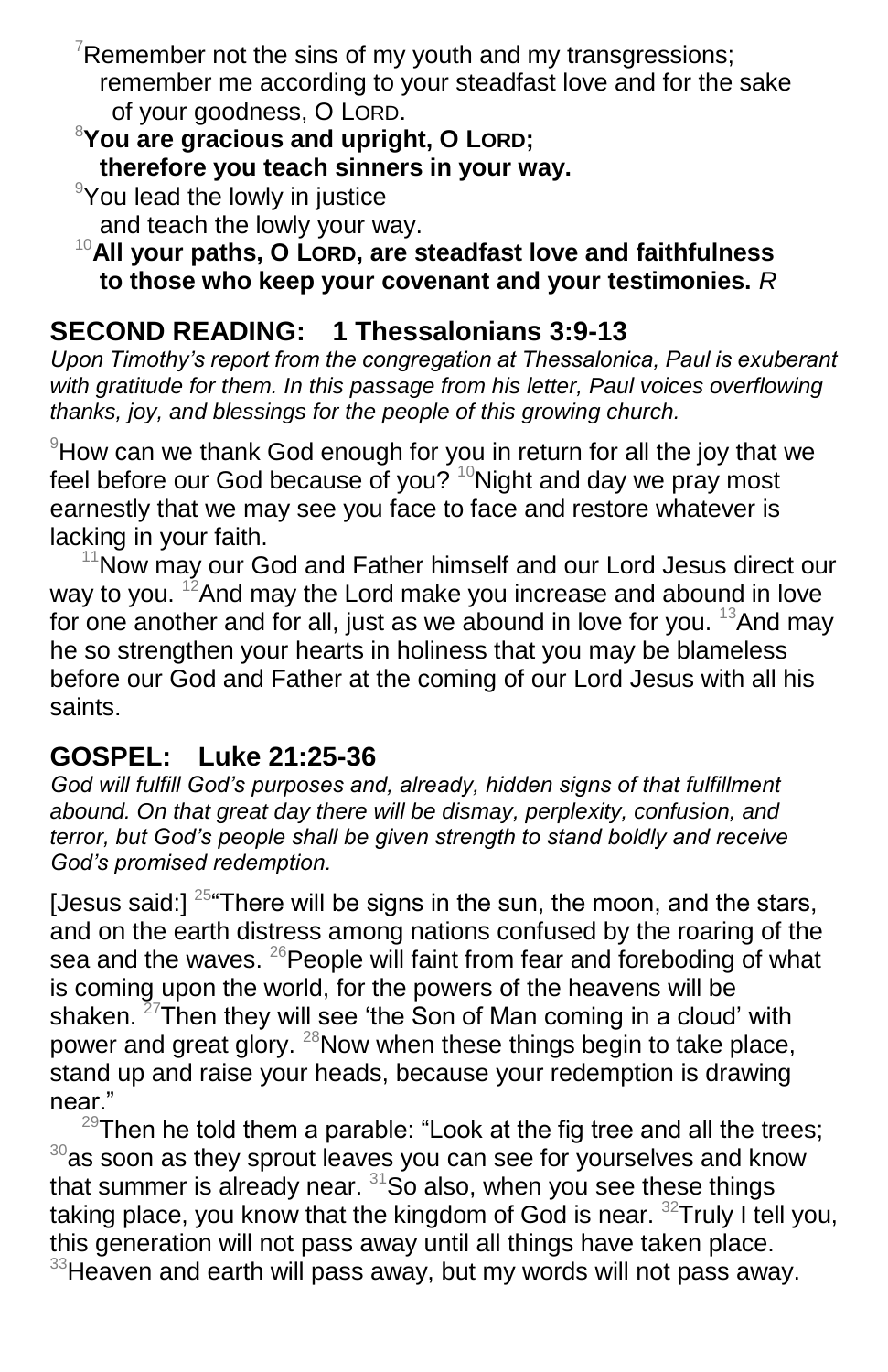$344$ <sup>e</sup>Be on guard so that your hearts are not weighed down with dissipation and drunkenness and the worries of this life, and that day does not catch you unexpectedly, <sup>35</sup>like a trap. For it will come upon all who live on the face of the whole earth.  $36$ Be alert at all times, praying that you may have the strength to escape all these things that will take place, and to stand before the Son of Man."

# **PRAYERS OF INTERCESSION**

P In this season of watching and waiting, let us pray for all people and places that yearn for God's presence.

### *A brief silence.*

A God of presence and peace, strengthen your church around the globe to proclaim the message of your love coming to the world. Open our hearts to recognize your face in all people and in all of creation. Hear us, O God.

## **C Your mercy is great.**

A God of mighty redwoods and microscopic plants, fields and city parks, the wind and the waves, be a healing balm to our wounded planet. May we nurture what you have lovingly created. Hear us, O God. **C Your mercy is great.**

A God of equity and compassion, bring righteousness and goodness to all peoples of the earth. Give a heart of discernment and integrity to leaders in our communities *(local, state, and national government officials may be named)*. Hear us, O God.

### **C Your mercy is great.**

A God of comfort and care, be present with those who watch and wait. Come to all who await births, deaths, divorces, new unions, new jobs, retirements, healing, and life transitions of every kind *(especially)*. Hear us, O God.

### **C Your mercy is great.**

A God of promises kept and new dreams awakened, shelter your people from destructive storms. We pray for those whose lives have been upended by natural disasters *(especially)*, for the work of Lutheran Disaster Response, Lutheran World Relief, and other relief organizations. Hear us, O God.

### **C Your mercy is great.**

*Here other intercessions may be offered.*